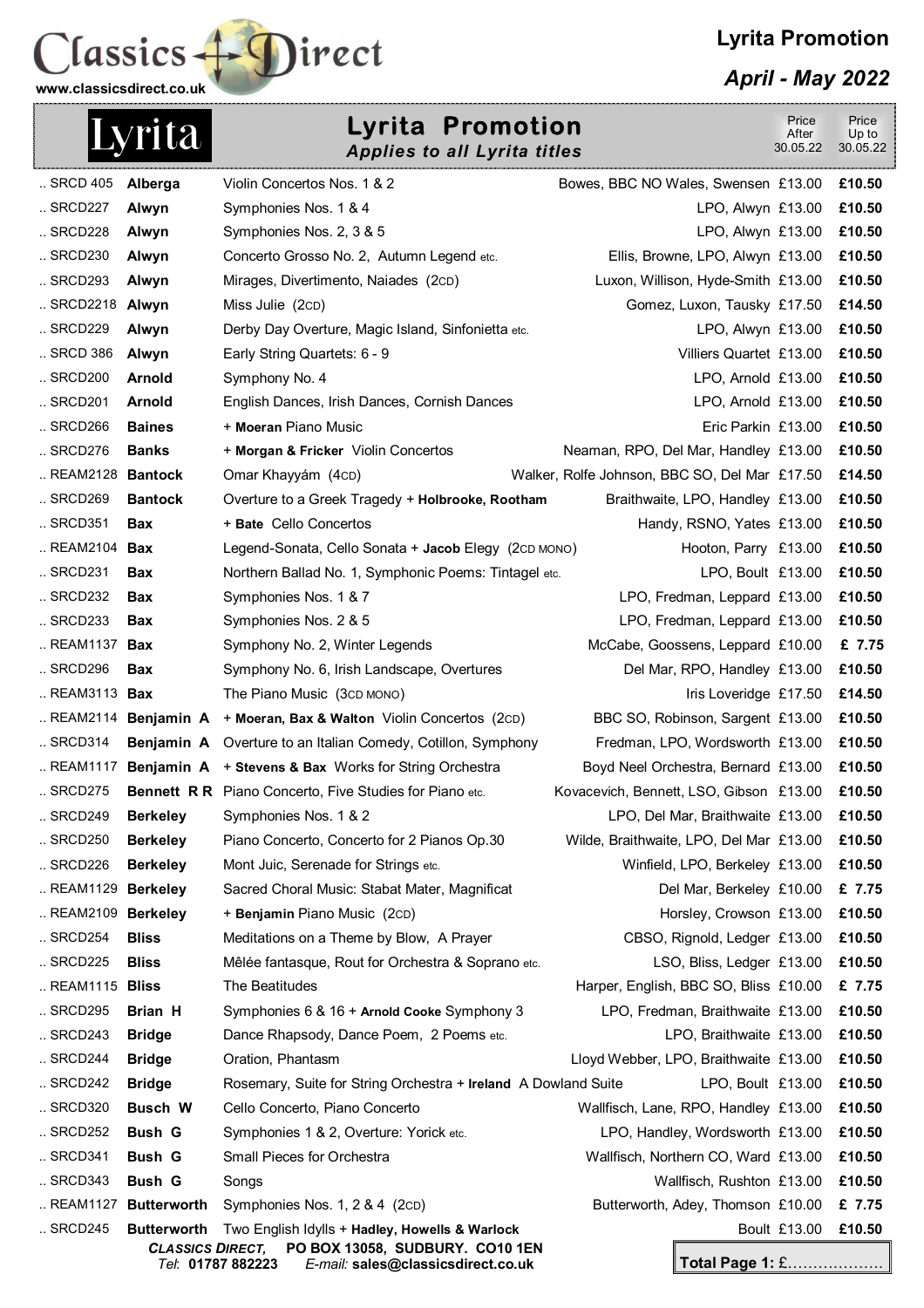## Lyrita

## **Lyrita Promotion**

*C - J* Price **After** 30.05.22 Price Up to 30.05.22 .. REAM1132 **Cannon** Lord of Light - A Gloucester Requiem Three Choirs Festival, Sanders £10.00 **£ 7.75**  .. SRCD359 **Carwithen** + **Pitfield** Violin Sonatas Fenella Humphreys, Nathan Williamson £13.00 **£10.50**  .. SRCD354 **Clarke** Music for Cello & Piano Raphael Wallfisch, John York £13.00 **£10.50**  .. SRCD246 **Coates** Merrymakers, Dam Busters + **Delius & Walton** etc. LPO, New Philharmonia, Boult £13.00 **£10.50**  .. SRCD213 **Coates** Three Men, Dancing Night, Symphonic Rhapsodies LPO, Wordsworth £13.00 **£10.50**  .. SRCD 384 **Coke** Cello Sonatas Raphael Wallfisch, Callaghan £13.00 **£10.50**  .. SRCD317 **Coleridge-Taylor** Violin Concerto, Legend, Romance McAslan, LPO, Braithwaite £13.00 **£10.50**  .. SRCD203 **Cooke** Symphony 1, Concerto in D for String Orchestra LPO, Braithwaite £13.00 **£10.50**  .. REAM1123 **Cooke** Symphonies Nos. 4 & 5 BBC SO, Pritchard, Keeffe £10.00 **£ 7.75**  .. REAM1133 **Crosse** Elegy, Concertino, Violin Concerto Del Mar, Parikian, Davis £10.00 **£ 7.75**  .. SRCD313 **Crosse** Purgatory - opera in one act Bodenham, Hargreaves, Lankester £13.00 **£10.50**  .. SRCD221 **Elgar** Symphonies Nos. 1 & 2 (2CD) LPO, Boult £13.00 **£10.50** 

**Total Page 2:** £………………. *CLASSICS DIRECT,* **PO BOX 13058, SUDBURY. CO10 1EN**  *Tel*: **01787 882223** *E-mail:* **sales@classicsdirect.co.uk** .. SRCD301 **Elgar** Falstaff Symphonic Study, Enigma Variations etc. New Philharmonia, A. Davis £13.00 **£10.50**  .. SRCD 394 **Elgar** Reimagined: Quartet, Cello Miniatures English String Orch, Wallfisch £13.00 **£10.50**  .. SRCD236 **Finzi** Clarinet Concerto, Cello Concerto Denman, Yo-Yo Ma, Handley £13.00 **£10.50**  .. SRCD239 **Finzi** Severn Rhapsody, Nocturne, Romance etc. Katin, Handley, Boult £13.00 **£10.50**  .. SRCD282 **Finzi** Before & After Summer, I Said to Love (2CD) Carol Case, Tear, Ferguson £13.00 **£10.50**  .. SRCD237 **Finzi** Love's Labour's Lost, Let Us Garlands Bring (2CD) Carol Case, Partridge, Handley £13.00 **£10.50**  .. SRCD212 **Foulds** Le Cabaret, April - England etc. LPO, Wordsworth £13.00 **£10.50**  .. REAM2136 **Fricker** Symphonies Nos. 1 - 4 (2CD) Thomson, Rosen, Downes, Handford £13.00 **£10.50**  .. REAM1124 **Fricker** Vision of Judgement, Symphony No. 5 Manning, Tear, Davis £10.00 **£ 7.75**  .. SRCD274 **Gerhard** Symphony No. 4, Violin Concerto Neaman, BBC SO, Davis £13.00 **£10.50** .. SRCD264 **Goehr** Little Symphony, String Quartet No.2, Piano Trio Orion Trio, LSO, Del Mar £13.00 **£10.50**  .. SRCD 371 **Goossens** The Apocalypse **Dickson, Sydney SO, Fredman** £13.00 **£10.50 £10.50** .. SRCD238 **Hadley** Songs with Orchestra + **Finzi** Intimations Partridge, Handley £13.00 **£10.50**  .. REAM1126 **Hamilton** The Bermudas, Piano Concerto No. 1, Cantos Gibson, Del Mar £10.00 **£ 7.75** .. SRCD335 **Hoddinott** + **Banks, Searle & Maw** Horn Concertos Tuckwell, Del Mar £13.00 **£10.50**  .. SRCD331 **Hoddinott** Symphonies Nos. 2, 3 & 5 LSO, RPO, Del Mar, A. Davis £13.00 **£10.50**  .. SRCD330 **Hoddinott** Clarinet Concerto, 2 Piano Concertos etc. Atherton, LSO, Groves £13.00 **£10.50**  .. SRCD332 **Hoddinott** Dives & Lazarus, Viola Concertino etc. Palmer, Allen, Groves £13.00 **£10.50**  .. SRCD333 **Hoddinott** Orchestral Works: The Sun, Sinfoniettas 1 & 3 LSO, Del Mar, NPO, Atherton £13.00 **£10.50**  .. SRCD209 **Holst** A Winter Idyll, Elegy, Indra Baillie, McAslan, LSO, Atherton £13.00 **£10.50**  .. SRCD222 **Holst** Fugal Overture, Somerset Rhapsody etc. LPO, LSO, Boult £13.00 **£10.50**  .. SRCD223 **Holst** Two Songs Without Words, Fugal Concerto etc. Bennett, ECO, I. Holst £13.00 **£10.50**  .. SRCD363 **Hurd** Choral Music: A Secular Anthem, Genesis Vasari Singers, Backhaus £13.00 **£10.50**  .. SRCD2286 **Hurlstone** Piano Concerto, Fantasie-Variations etc. (2CD) Parkin, LSO, Braithwaite £17.50 **£14.50**  .. SRCD208 **Hurlstone** Variations on an Original Theme etc. LPO, Braithwaite £13.00 **£10.50**  .. SRCD378 **Hyde M** Songs de Rothschild, Farmer £13.00 **£10.50**  .. SRCD361 **Ireland** + **Delius & Bax** British Cello Sonatas Lionel Handy, Jennifer Hughes £13.00 **£10.50**  .. SRCD241 **Ireland** Legend for Piano, Piano Concerto, Overture etc. Parkin, LPO, Boult £13.00 **£10.50**  .. SRCD240 **Ireland** Tritons, Forgotten Rite, Mai-Dun etc. LPO, Boult £13.00 **£10.50**  .. SRCD2277 **Ireland** Piano Music (3cD) Entertainment Controller entertainment Controller E17.50 **£14.50** .. SRCD315 **Jacob** Symphonies Nos. 1 & 2 LPO, Wordsworth £13.00 **£10.50**  .. SRCD358 **Jones D** Symphonies Nos. 1 & 10 BBC Welsh SO, Thomson £13.00 **£10.50**  .. SRCD364 **Jones D** Symphonies Nos. 2 & 11 BBC Welsh SO, Thomson £13.00 **£10.50**  .. SRCD 390 **Jones D** Symphonies Nos. 3 & 5 BBC Welsh SO, Thomson £13.00 **£10.50** .. SRCD329 **Jones D** Symphonies Nos. 4, 7 & 8 RPO, Groves, BBC Welsh, Thomson £13.00 **£10.50**  .. SRCD 395 **Holbrooke** Late Piano Music Simon Callaghan £13.00 **£10.50**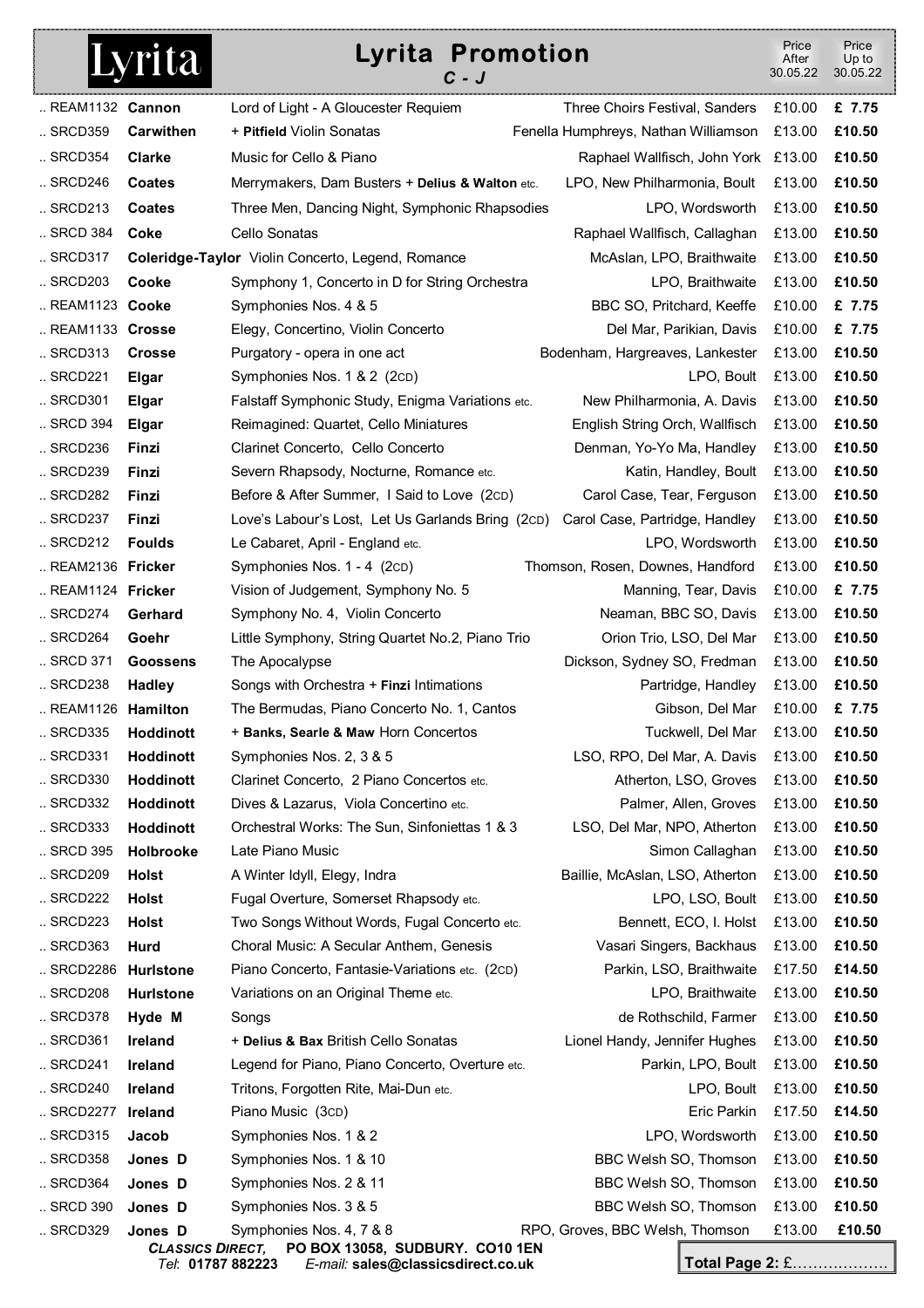| <b>Lyrita Promotion</b><br>Lyrita<br>J - S |                                              |                                                                       | Price<br>After<br>30.05.22         | Price<br>Up to<br>30.05.22 |        |
|--------------------------------------------|----------------------------------------------|-----------------------------------------------------------------------|------------------------------------|----------------------------|--------|
| SRCD326                                    | Jones D                                      | Symphonies 6 & 9, Country Beyond the Stars                            | RPO, Groves, BBC W. Thomson £13.00 |                            | £10.50 |
| SRCD 391                                   | Jones D                                      | Symphonies 12 & 13, Come, my way, my Truth, my Life                   | Thomson, Groves £13.00             |                            | £10.50 |
| SRCD2352                                   | Josephs                                      | Symphony No. 5, Requiem (2cD)                                         | Adelaide SO, Measham               | £13.00                     | £10.50 |
| SRCD367                                    | <b>Joubert</b>                               | Piano Concerto, Symphony No. 3                                        | Jones, BBC NOW, Boughton           | £13.00                     | £10.50 |
| $\ldots$ SRCD215                           | Lambert                                      | Orchestral Works: Romeo and Juliet, Pomona                            | Del Mar, Joly, Wordsworth          | £13.00                     | £10.50 |
| REAM2116                                   | Leigh                                        | Jolly Roger or The Admiral's Daughter (2cD)                           | BBC CO, Lawrence                   | £13.00                     | £10.50 |
| SRCD349                                    | Lipkin                                       | The Symphonies                                                        | BBC, Friend, Downes, Leaper        | £13.00                     | £10.50 |
| SRCD2258                                   | Lloyd                                        | Symphonies Nos. 4, 5 & 8 (3cD)                                        | Philharmonia, Downes               | £17.50                     | £14.50 |
| SRCD265                                    | Lutyens                                      | Quincunx + Bedford Music for Albion Moonlight                         | Nendick, Manning, BBC, Del Mar     | £13.00                     | £10.50 |
| REAM2110                                   | <b>MacDowell</b>                             | Piano Sonatas 1 & 4 + Hindemith Sonatas 2 & 3                         | Sheila Randell<br>(2CD)            | £13.00                     | £10.50 |
| REAM1138                                   | <b>Maconchy</b>                              | Héloïse and Abelard                                                   | Francis, McDonnell, Gaddarn        | £10.00                     | £ 7.75 |
| SRCD288                                    | <b>Maconchy</b>                              | Overture - Proud Thames, Music for Strings                            | Handley, Wordsworth                | £13.00                     | £10.50 |
| SRCD325                                    | <b>Mathias</b>                               | Clarinet Concerto, Harp Concerto, Piano Conc. 3                       | de Peyer, Ellis, Katin, Atherton   | £13.00                     | £10.50 |
| SRCD328                                    | <b>Mathias</b>                               | Dance Overture, Divertimento for String Orch.                         | Atherton, Davidson                 | £13.00                     | £10.50 |
| SRCD324                                    | <b>Mathias</b>                               | Ave Rex, Elegy for a Prince                                           | Atherton, Willcocks                | £13.00                     | £10.50 |
| $\ldots$ SRCD267                           | <b>Maw</b>                                   | Scenes & Arias + Milner Roman Spring                                  | Del Mar, Atherton                  | £13.00                     | £10.50 |
| SRCD307                                    | Maw                                          | Sinfonia + Addison Divertimento etc.                                  | ECO, Del Mar                       | £13.00                     | £10.50 |
| SRCD 385                                   | Maw                                          | Spring Music, Voices of Memory, Violin Sonata                         | Mackenzie, Boughton                | £13.00                     | £10.50 |
| SRCD299                                    | Moeran                                       | Cello Concerto, Cello Sonata, Prelude                                 | Coetmore, LPO, Boult               | £13.00                     | £10.50 |
| $\ldots$ SRCD247                           | <b>Moeran</b>                                | Overture for Masque, Sinfonietta, Symphony in G minor                 | LPO, Boult                         | £13.00                     | £10.50 |
| SRCD248                                    | <b>Moeran</b>                                | 2 Rhapsodies, Violin Concerto                                         | McCabe, Boult, Handley             | £13.00                     | £10.50 |
| $\ldots$ SRCD253                           | <b>Musgrave</b>                              | Concerto for Orchestra, Clarinet Concerto etc.                        | de Peyer, Musgrave                 | £13.00                     | £10.50 |
| SRCD2369                                   | <b>Musgrave</b>                              | Mary Queen of Scots (2cD)                                             | Putnam, Virginia Opera, Mark       | £17.50                     | £14.50 |
| $\ldots$ SRCD372                           | <b>Musgrave</b>                              | Phoenix Rising, Loch Ness                                             | BBC NOW, Boughton                  | £13.00                     | £10.50 |
| SRCD387                                    | <b>Musgrave</b>                              | The Voices of Our Ancestors                                           | New York Singers, Rosenbaum        | £13.00                     | £10.50 |
| $\ldots$ SRCD220                           | Parry                                        | Overture to an Unwritten Tragedy, English Suite                       | LSO, LPO, Boult                    | £13.00                     | £10.50 |
| SRCD362                                    | <b>Peterkin</b>                              | The Songs of Norman Peterkin                                          | De Rothschild, Farmer              | £13.00                     | £10.50 |
| SRCD 379                                   | <b>Rands</b>                                 | Concerto for Piano & Orchestra, Aubade etc.                           | Biss, Stenz, Boughton              | £13.00                     | £10.50 |
| SRCD291                                    | <b>Rawsthorne</b>                            | Symphonies 1, 2 & 3                                                   | Pritchard, Del Mar, Braithwaite    | £13.00                     | £10.50 |
| REAM1107                                   | Rawsthorne                                   | 4 Romantic Pieces + Stevens Fantasia (MONO)                           | James Gibb                         | £10.00                     | £ 7.75 |
| SRCD255                                    | Rawsthorne                                   | Overture Street Corner, 2 Piano Concertos etc.                        | Binns, Pritchard, Braithwaite      | £13.00                     | £10.50 |
| $.$ SRCD256                                | Rawsthorne                                   | Quartet for Clarinet + Berkeley Sonatina etc.                         | Aeolian Quartet                    | £13.00                     | £10.50 |
| SRCD318                                    | Rawsthorne                                   | Morgan & Pierson etc. Premieres & Encores                             | Pritchard, Braithwaite, Handley    | £13.00                     | £10.50 |
| SRCD360                                    | <b>Reizenstein</b>                           | + Bush & Ireland Sonatas for Violin & Piano                           | Steinberg Duo                      | £13.00                     | £10.50 |
| SRCD235                                    | <b>Rubbra</b>                                | Symphonies 2 & 7, Festival Overture                                   | LPO, Handley, Boult                | £13.00                     | £10.50 |
| SRCD234                                    | Rubbra                                       | Symphonies 6 & 8, Soliloguy                                           | de Saram, Del Mar, Handley         | £13.00                     | £10.50 |
| REAM1134                                   | Rubbra                                       | Violin Concerto, Sinfonia Concertante                                 | Rubbra, Wolf, Rignold, Schwarz     | £10.00                     | £ 7.75 |
| $.$ SRCD251                                | <b>Scott</b>                                 | 2 Piano Concertos, Early One Morning                                  | Ogdon, LPO, Herrmann               | £13.00                     | £10.50 |
| SRCD365                                    | <b>Scott</b>                                 | The Songs of Cyril Scott                                              | de Rothschild, Farmer              | £13.00                     | £10.50 |
| REAM1130                                   | <b>Searle</b>                                | Symphonies Nos. 3 & 5, Zodiac Variations                              | BBC SO, Fremeaux                   | £10.00                     | £ 7.75 |
| SRCD356                                    | Shaw                                         | Piano Concertos 1 & 2                                                 | Martin Jones, Shaw                 | £13.00                     | £10.50 |
| SRCD 389                                   | <b>Simpson</b>                               | Symphonies Nos. 5 & 6                                                 | LSO, LPO, Davis, Groves            | £13.00                     | £10.50 |
| SRCD321                                    | <b>Stanford</b>                              | Cello Concerto, Piano Concerto No.3                                   | Baillie, Binns, RPO, Braithwaite   | £13.00                     | £10.50 |
| SRCD219                                    | <b>Stanford</b>                              | Funeral March from Becket, Piano Concerto 2                           | Binns, LSO, LPO, Boult             | £13.00                     | £10.50 |
| SRCD 382                                   | <b>Stanford</b>                              | Mass "Via Victrix", At the Abbey Gate                                 | Howarth, Dandy, Partington         | £13.00                     | £10.50 |
| SRCD204                                    |                                              | <b>Sterndale Bennett</b> Piano Concertos 1 & 3, Caprice in E Op.22    | Binns, LPO, Braithwaite            | £13.00                     | £10.50 |
| SRCD205                                    |                                              | <b>Sterndale Bennett</b> Piano Concertos 2 & 5, Adagio                | Binns, Philharmonia, Braithwaite   | £13.00                     | £10.50 |
| $.$ SRCD206                                |                                              | Sterndale Bennett May Queen, Wood-nymphs, Symphony in G minor         | LPO, Braithwaite                   | £13.00                     | £10.50 |
| SRCD285                                    | Still, Robert                                | Symphonies 3 & 4 + Searle Symphony 2                                  | Goossens, Fredman, Krips           | £13.00                     | £10.50 |
|                                            | <b>CLASSICS DIRECT,</b><br>Tel: 01787 882223 | PO BOX 13058, SUDBURY. CO10 1EN<br>E-mail: sales@classicsdirect.co.uk | Totals Page 3: £                   |                            | .      |